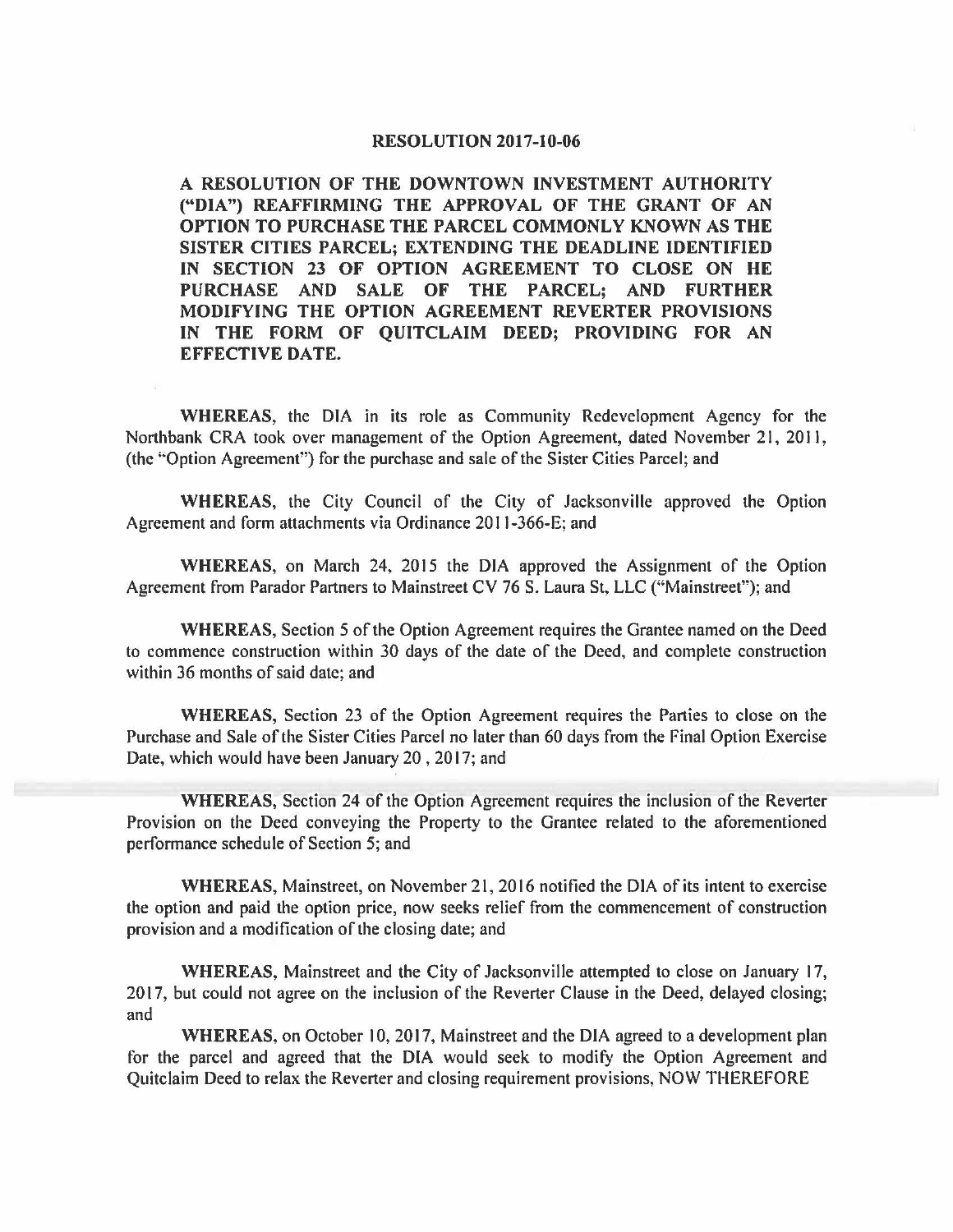**BE IT RESOLVED,** by the Downtown Investment Authority:

**Section 1.** The DIA hereby reaffirms the grant of an Option to purchase the Sister Cities Parcel as contained in the option agreement, dated November 21, 2011.

**Section 2.** The DIA instructs its CEO to seek to file legislation with the City Council to enact the actions proposed by this Resolution.

**Section 3.** The DIA instructs its CEO to execute the contracts and documents and otherwise take all necessary action in connection with the purposes of this Resolution.

**Section 4.** This Resolution shall become effective upon its approval by the DIA and execution by the Chair of the DIA Board.

WITNESS: **DOWNTOWN INVESTMENT AUTHORITY**  James Bailey, Chairman Abstained: VOTE: In Favor: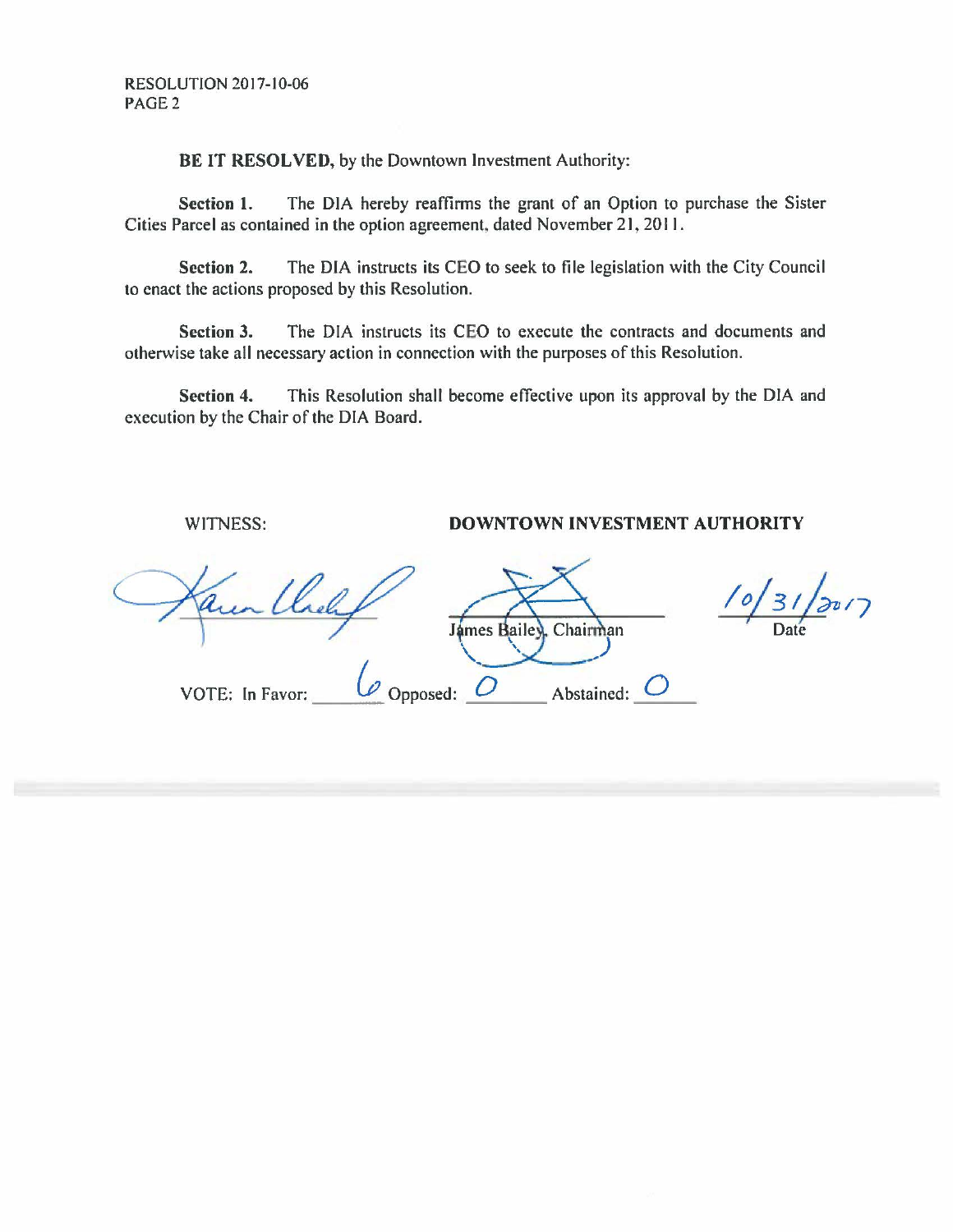# **Exhibit A to Notice of Reversion of Title** Quitclaim Deed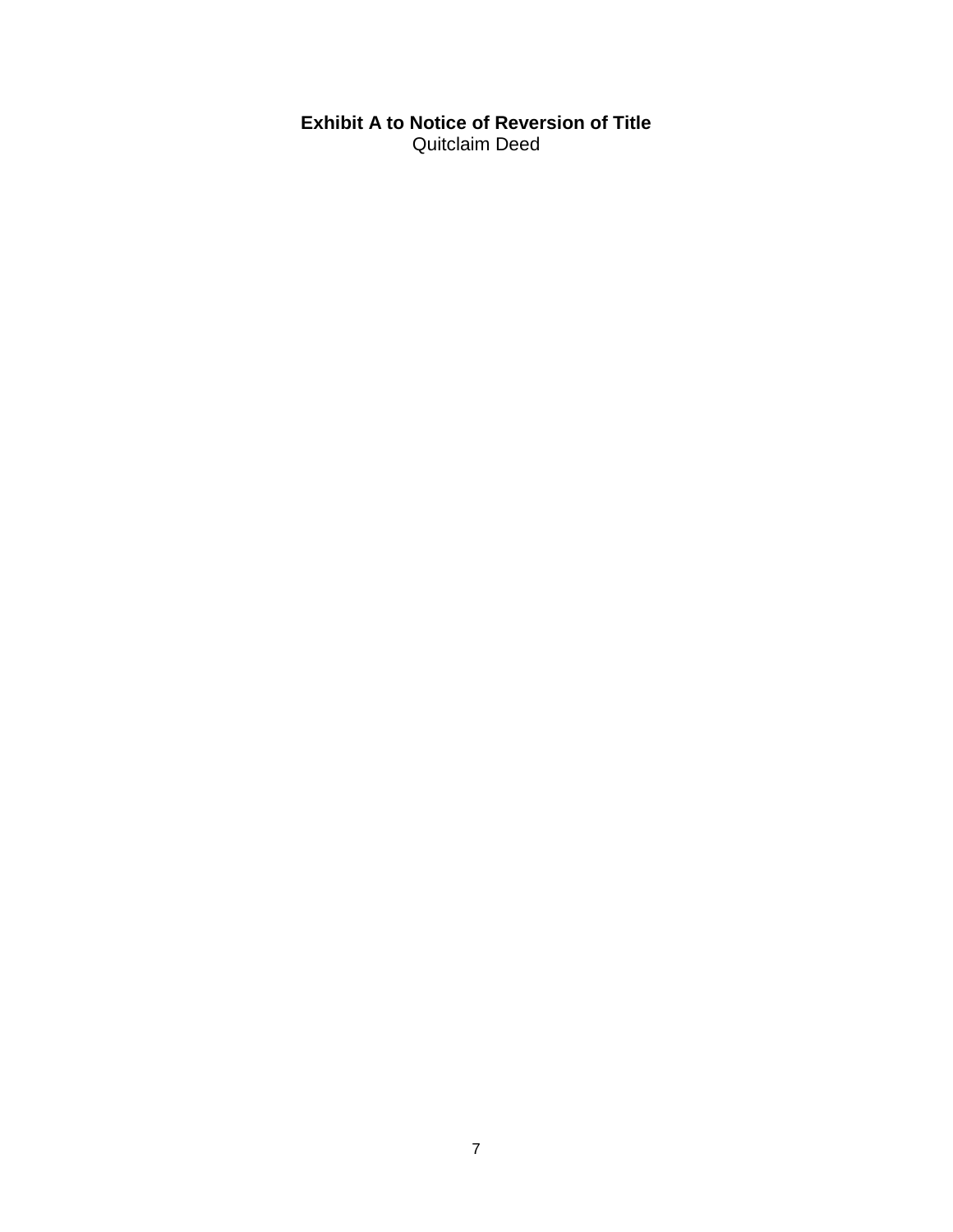Prepared by and return to John Sawyer, Esq. Office of General Counsel City of Jacksonville 117 West Duval Street, Suite 480 Jacksonville, Florida 32202

#### **QUITCLAIM DEED WITH RIGHT OF REVERTER AND RESERVATION OF CONTINUING EASEMENT RIGHTS**

**This Quitclaim Deed with Right of Reverter** ("*Quitclaim Deed*") is made this day of the strate at 20178 (the "Effective Date") between **CITY OF** \_\_\_\_\_\_ day of \_\_\_\_\_\_\_\_\_\_\_\_, 20178 (the "Effective Date") between **CITY OF JACKSONVILLE,** a Florida municipal corporation, whose address is c/o General Counsel, 117 West Duval Street, Suite 480, Jacksonville, Florida 32202 ("Grantor"), and **MAINSTREET CV 76 S. LAURA ST., LLC**, a Delaware limited liability company ("Grantee"), successor in interest to **PARADOR PARTNERS, LLC,** a Florida limited liability company.

#### **WITNESSETH:**

Grantor, for and in consideration of the sum of Ten and no/100 dollars (\$10.00) and other valuable considerations, receipt of which is hereby acknowledged, does hereby remise, release and quitclaim unto Grantee, its successors and assigns, all the right, title, interest, claim and demand, if any, which the Grantor has in and to the land, situate, lying and being in the County of Duval, State of Florida, described on attached **Exhibit A** (the "Property").

**TO HAVE AND HOLD** the same together with all and singular the appurtenances thereunto belonging or in anywise appertaining, and all the estate, right, title, interest, lien, equity and claim whatsoever of Grantor, if any, either in law or in equity, to the only proper use, benefit and behoof of Grantee, its successors and assigns forever.

BY ACCEPTANCE OF THIS QUITCLAIM DEED, GRANTEE ACKNOWLEDGES THAT GRANTOR HAS NOT MADE, DOES NOT MAKE AND SPECIFICALLY NEGATES AND DISCLAIMS ANY REPRESENTATIONS, WARRANTIES, PROMISES, COVENANTS, AGREEMENTS OR GUARANTIES OF ANY KIND OR CHARACTER WHATSOEVER, WHETHER EXPRESS OR IMPLIED, ORAL OR WRITTEN, PAST, PRESENT OR FUTURE, OF, AS TO, CONCERNING OR WITH RESPECT TO (A) THE VALUE, NATURE, QUALITY OR CONDITION OF THE PROPERTY, INCLUDING, WITHOUT LIMITATION, THE WATER, SOIL AND GEOLOGY, (B) THE INCOME TO BE DERIVED FROM THE PROPERTY, (C) THE SUITABILITY OF THE PROPERTY FOR ANY AND ALL ACTIVITIES AND USES WHICH GRANTEE MAY CONDUCT THEREON, (D) THE COMPLIANCE OF OR BY THE PROPERTY OR ITS OPERATION WITH ANY LAWS, RULES, ORDINANCES OR REGULATIONS OF ANY APPLICABLE GOVERNMENTAL AUTHORITY OR BODY, (E) THE HABITABILITY, MERCHANTABILITY, MARKETABILITY, PROFITABILITY OR FITNESS FOR A PARTICULAR PURPOSE OF THE PROPERTY, (F) GOVERNMENTAL RIGHTS OF POLICE POWER OR EMINENT DOMAIN, (G) DEFECTS, LIENS, ENCUMBRANCES, ADVERSE CLAIMS OR OTHER MATTERS: (1) NOT KNOWN TO GRANTOR AND NOT SHOWN BY THE PUBLIC RECORDS BUT KNOWN TO GRANTEE AND NOT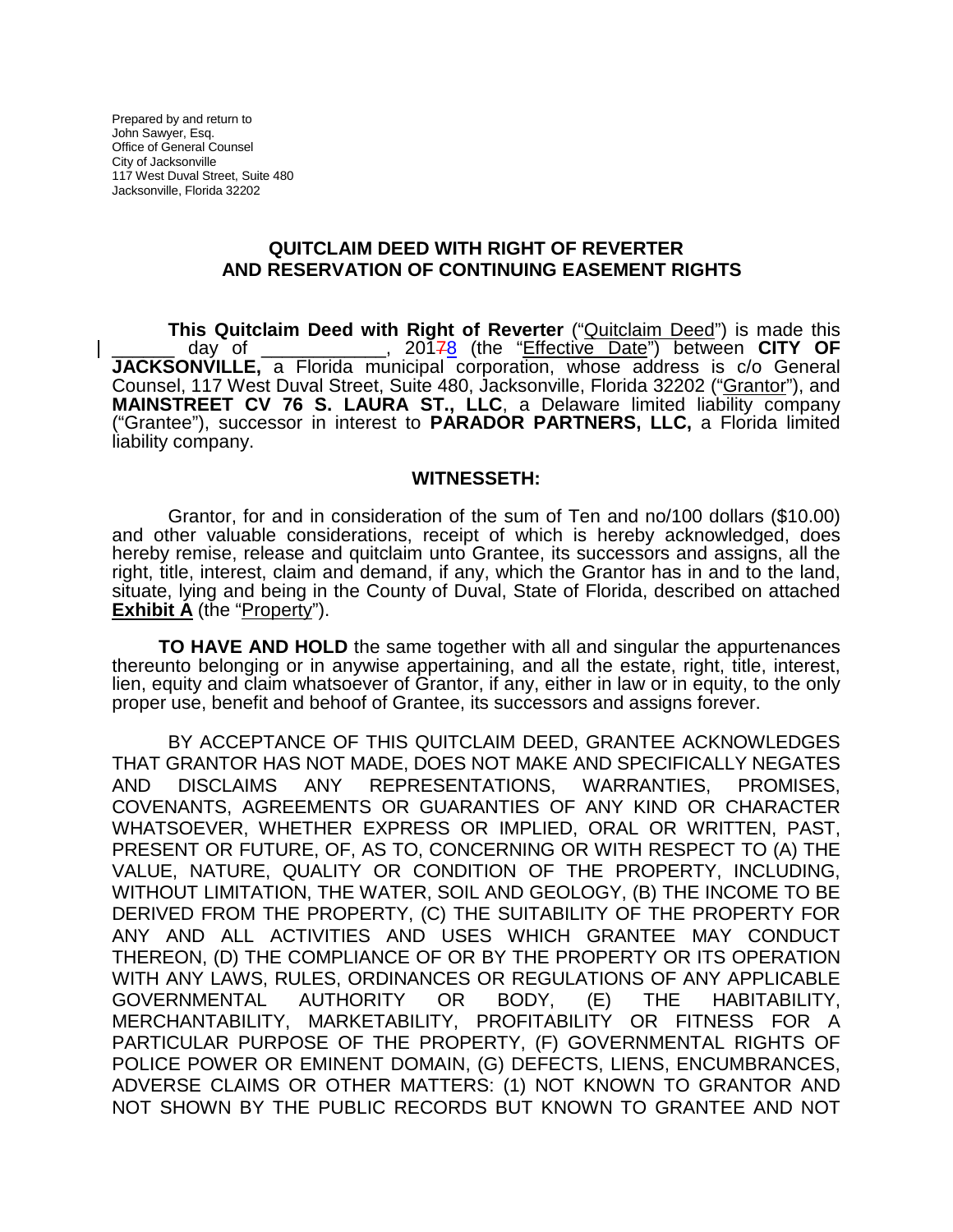DISCLOSED IN WRITING BY THE GRANTEE TO THE GRANTOR PRIOR TO THE DATE HEREOF, (2) RESULTING IN NO LOSS OR DAMAGE TO GRANTEE, OR (3) ATTACHING OR CREATED SUBSEQUENT TO THE DATE HEREOF, (H) VISIBLE AND APPARENT EASEMENTS AND ALL UNDERGROUND EASEMENTS, THE EXISTENCE OF WHICH MAY ARISE BY UNRECORDED GRANT OR BY USE, (I) ALL MATTERS THAT WOULD BE DISCLOSED BY A CURRENT SURVEY OF THE PROPERTY, (J) THE MANNER OR QUALITY OF THE CONSTRUCTION OR MATERIALS, IF ANY, INCORPORATED INTO THE PROPERTY, (K) THE MANNER, QUALITY, STATE OF REPAIR OR LACK OF REPAIR OF THE PROPERTY, OR (L) ANY OTHER MATTER WITH RESPECT TO THE PROPERTY, AND SPECIFICALLY, THAT GRANTOR HAS NOT MADE, DOES NOT MAKE AND SPECIFICALLY DISCLAIMS ANY REPRESENTATIONS REGARDING COMPLIANCE WITH ANY ENVIRONMENTAL PROTECTION, POLLUTION OR LAND USE LAWS, RULES, REGULATIONS, ORDERS OR REQUIREMENTS, INCLUDING THE DISPOSAL OR EXISTENCE, IN OR ON THE PROPERTY, OF ANY HAZARDOUS MATERIALS AS DEFINED IN THE OPTION AGREEMENT PURSUANT TO WHICH THIS QUITCLAIM DEED IS DELIVERED. GRANTEE FURTHER ACKNOWLEDGES THAT TO THE MAXIMUM EXTENT PERMITTED BY LAW, THE CONVEYANCE OF THE PROPERTY IS MADE ON AN "AS IS" CONDITION AND BASIS WITH ALL FAULTS.

## **RESERVATION OF CONTINUING EASEMENT RIGHTS**

The conveyance described in this Quitclaim Deed is subject to the continuing easement rights of the Grantor as described in the (i) Grant of Easement dated October 17, 2002, recorded at Book 10748, Pages 1014-1016, of the current public records of Duval County, Florida, and (ii) Temporary Grant of Easement dated October 17, 2002, recorded at Book 10748, Pages 1017-1019 of the current public records of Duval County, Florida, and Grantor hereby reserves to itself all of its rights and privileges thereunder under the same terms and conditions.

## **RIGHT OF REVERTER**

Grantor and Grantee are parties to the Option Agreement dated November 21, 2011, recorded at Book \_\_\_, page \_\_\_ of the Duval County Public Records (the "Agreement"), which requires Grantee to construct on the Property and adjacent property at least a two story structure pre-approved by Grantor ("Project"). The Agreement requires Grantee to Commence Construction of the Project within 30 days12 months of the Effective Date of this Quitclaim Deed, and Complete Construction of the Project within 36 months of the Effective Date of this Quitclaim Deed. The terms "Commence Construction" and "Commencement of Construction" mean that permits for the material construction of the Project have been issued and material construction of the Project structure has begun and is ongoing. The terms "Complete Construction" and "Completion of Construction" mean that all permits for the construction of the Project have been finalized and the Project is fully operational and open for immediate occupancy and use. Fee simple title to the Property shall, upon Grantor's execution and recording in the Duval County Public Records of the Notice of Reversion of Title in the form attached hereto as **Exhibit B** ("Notice"), revert to Grantor in the event of Grantee's failure to develop the Property within the above time period required by the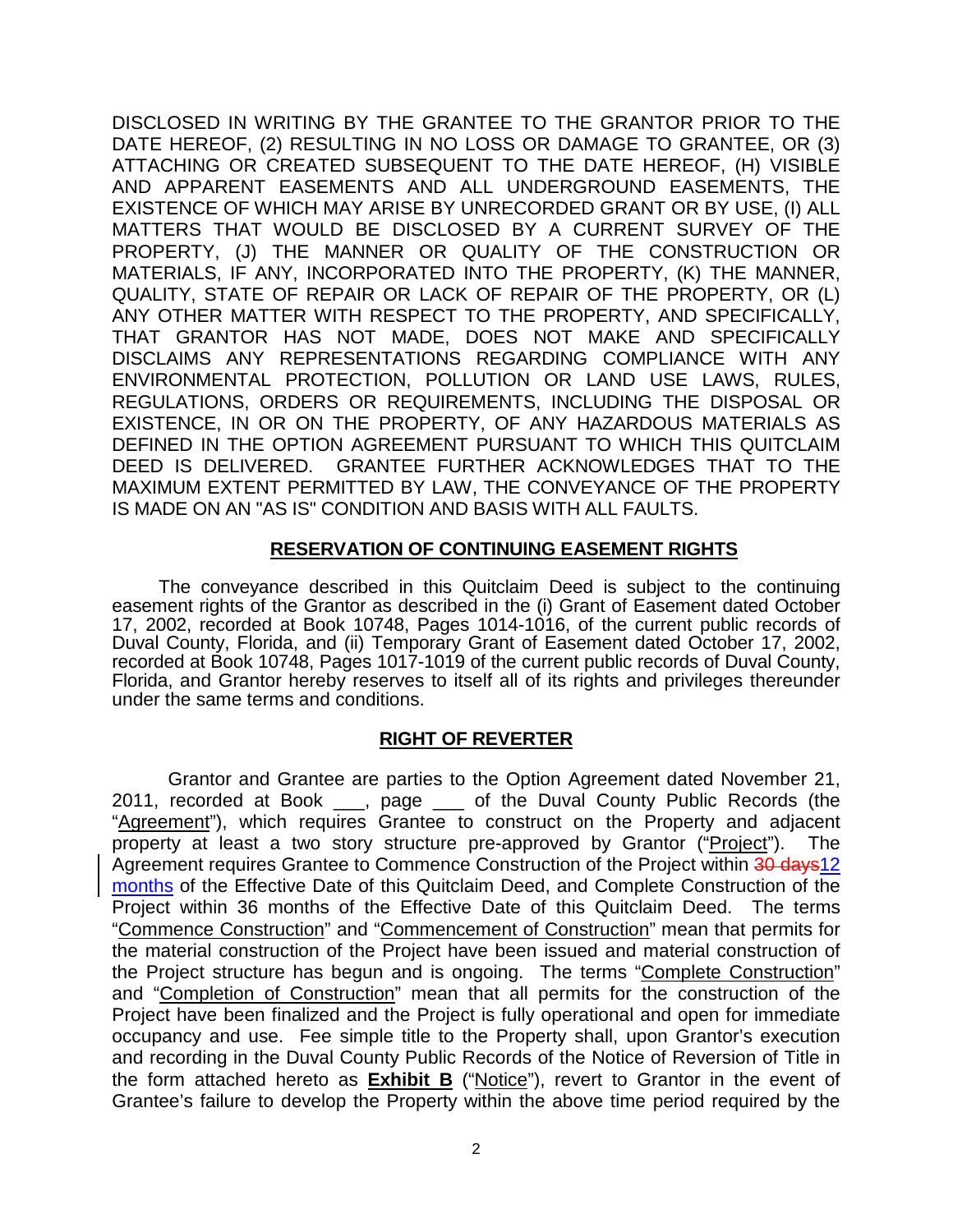Agreement. At the time of such reversion of title to Grantor, the title to the Property shall be free and clear of all liens, encumbrances and other title matters, except for those in existence immediately prior to the conveyance of the Property to Grantee. Upon such failure by Grantee to timely develop the Property, Grantor shall be entitled to execute and record the Notice in the Duval County Public Records, and such Notice shall evidence the reversion to Grantor of fee simple title to the Property without the requirement of any additional notice or act by Grantor or Grantee. In the event the Project is constructed according to the terms and conditions of the Agreement, then Grantor shall execute a recordable release of this Reverter.

EXECUTED on the date set forth in the acknowledgment attached hereto to be effective as of the date first above written.

> CITY OF JACKSONVILLE, a Florida municipal corporation

Corporation Secretary Title: Mayor

Attest: **Example 3** and  $\mathsf{B}$  by: Name: Name: Name: Lenny Curry

(CORPORATION SEAL)

Form approved:

\_\_\_\_\_\_\_\_\_\_\_\_\_\_\_\_\_\_\_\_\_\_\_\_\_\_\_\_\_\_ Assistant General Counsel

STATE OF FLORIDA COUNTY OF DUVAL

The foregoing instrument was acknowledged before me this \_\_\_\_\_\_ day of \_\_\_\_\_\_\_\_\_\_\_\_\_\_\_\_\_\_\_\_\_, 2017, by Lenny Curry and James R. McCain, Jr., the Mayor and Corporation Secretary, respectively, of the City of Jacksonville, a Florida municipal corporation, on behalf of the corporation, who are personally known to me.

> \_\_\_\_\_\_\_\_\_\_\_\_\_\_\_\_\_\_\_\_\_\_\_\_\_\_\_\_\_\_\_\_\_\_\_\_\_\_\_ Print Name: NOTARY PUBLIC**,** State of Florida at Large My Commission Expires: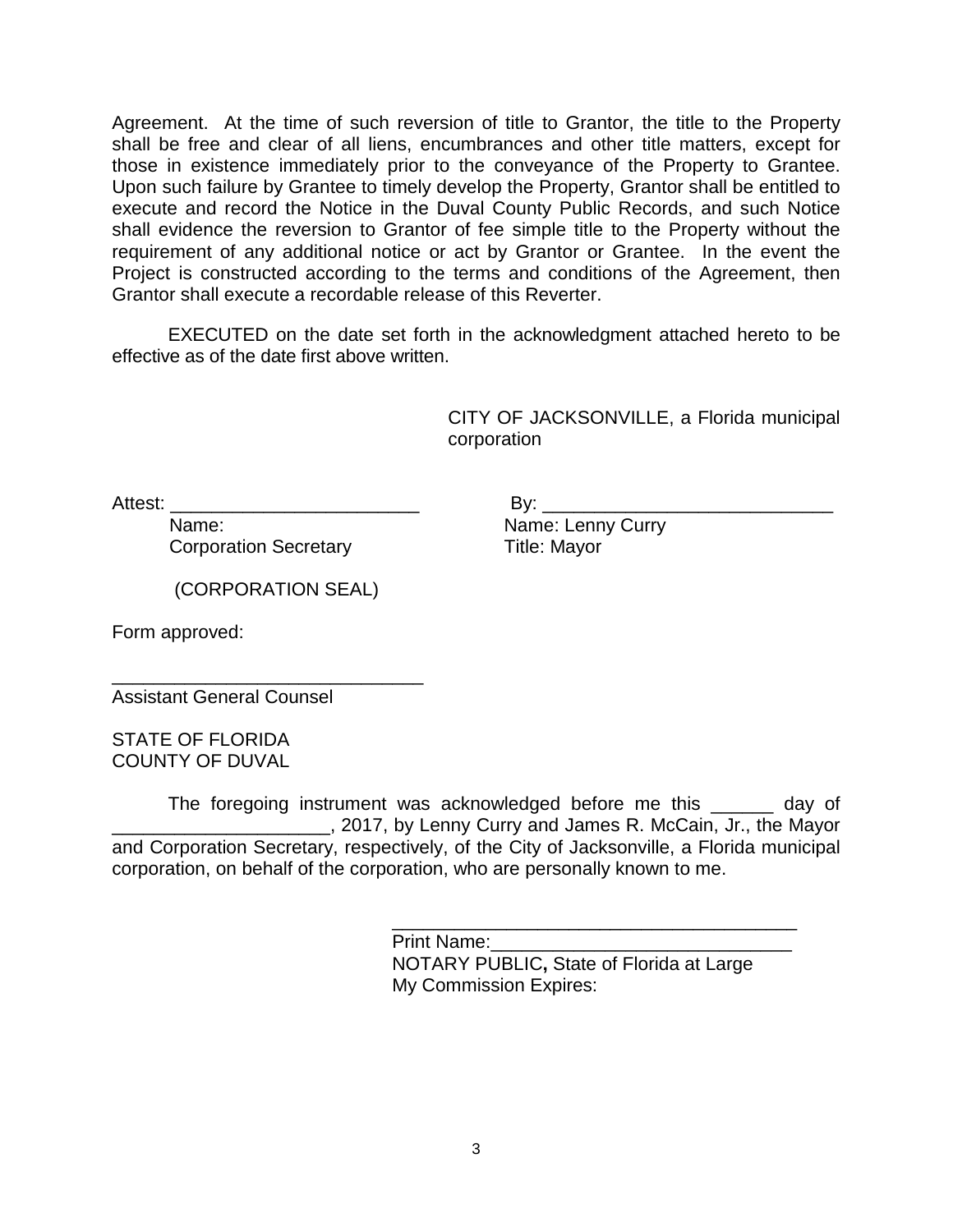## **EXHIBIT A** Legal Description of Property

A parcel of land comprised of portions of Water Lots 25 & 26, Hart's Map of Jacksonville, Duval County, Florida, being more particularly described as follows:

For a Point of Beginning, commence at an iron pin found XMARK in concrete in the Westerly line of said Water Lot 26, lying in the Easterly right of way line of Hogan Street, as now established, also being the Southwesterly corner of those lands described in the Official Records Volume 9813, page 1009, current public records of Duval County and run South 75°51'58" East, a distance of 211.11 feet to an iron pin found XMARK; thence South 14°29'18" West, a distance of 7.21 feet to an iron pin found XMARK and the Northerly right of way of Water Street (relocated), a variable width right of way, per Florida Department of Transportation Section Number 72070-2703; thence running Westerly along said right of way the following courses and distances: along a curve to the left having an arc length of 197.49 feet and a radius of 262.00 feet, subtended by a chord bearing South 74°18'53" West, a chord distance of 192.85 feet to a point; thence along a curve to the right having an arc length of 50.35 feet and a radius of 198.00 feet, subtended by a chord bearing South 60°02'44" West and a chord distance of 50.21 feet to a point; thence North 48°27'05" West, a distance of 9 .15 feet to an iron pin found XMARK and the Westerly line of Water Lot 26 and the Easterly right of way line of Hogan Street; thence running along said Westerly line of Water Lot 26 and along said Easterly right of way line of Hogan Street North 14°19'20" East, a distance of 133.83 feet to an iron pin found XMARK and the Point of Beginning.

#### BEING THE SAME PROPERTY AS DESCRIBED BELOW:

A parcel of land comprised of portions of Water Lots 25 and 26, Hart's Map of Jacksonville, Duval County, Florida, being more particularly described as follows:

For Point of Beginning, commence at a point in the Westerly line of said Water Lot 26, lying in the Easterly right of way line of Hogan Street, as now established, also being the Southwesterly corner of those lands described in Official Records Volume 9813, page 1009, Current Public Records of said county and run South 14°18'32" West along said Westerly line of Water Lot 26 and along said Easterly right of way line, a distance of 133.86 feet to a point on the Northwesterly right of way line of Water Street (relocated), a variable width right of way, per Florida Department of Transportation Section Number 72070-2703; run thence along said Northwesterly right of way line the following courses: 1st Course, South 48°27'05" East, a distance of 9.15 feet to a point on a curve; 2nd Course, Northeasterly along the arc of a curve, concave Northwesterly and having a radius of 198.00 feet, an arc distance of 50.35 feet to a point of reverse curvature, said arc being subtended by a chord bearing and distance of North 60°02'44" East, 50.21 feet; 3rd Course, Northeasterly along the arc of a curve, concave Southeasterly and having a radius of 262.00 feet, an arc distance of 64.56 feet to a point on said curve, said arc being subtended by a chord bearing and distance of North 59°49'15" East, 64.40 feet; thence continue Northeasterly along the arc of said curve, concave Southeasterly and having a radius of 262.00 feet, an arc distance of 131.73 feet to a point on the Easterly line of aforementioned Water Lot 25, said arc being subtended by a chord bearing and distance of North 81°17'04" East, 130.35 feet; run thence North 14°18'32" East along said Easterly line, a distance of 7.48 feet to a point in the Southerly boundary of those lands described in Official Records Volume 8913, page 1711, said public records; run thence North 75°51'01" West along the Southerly boundary line of last said lands and the aforementioned lands described in Official Records Volume 9813, page 1009, a distance of 210.00 feet to the Point of Beginning.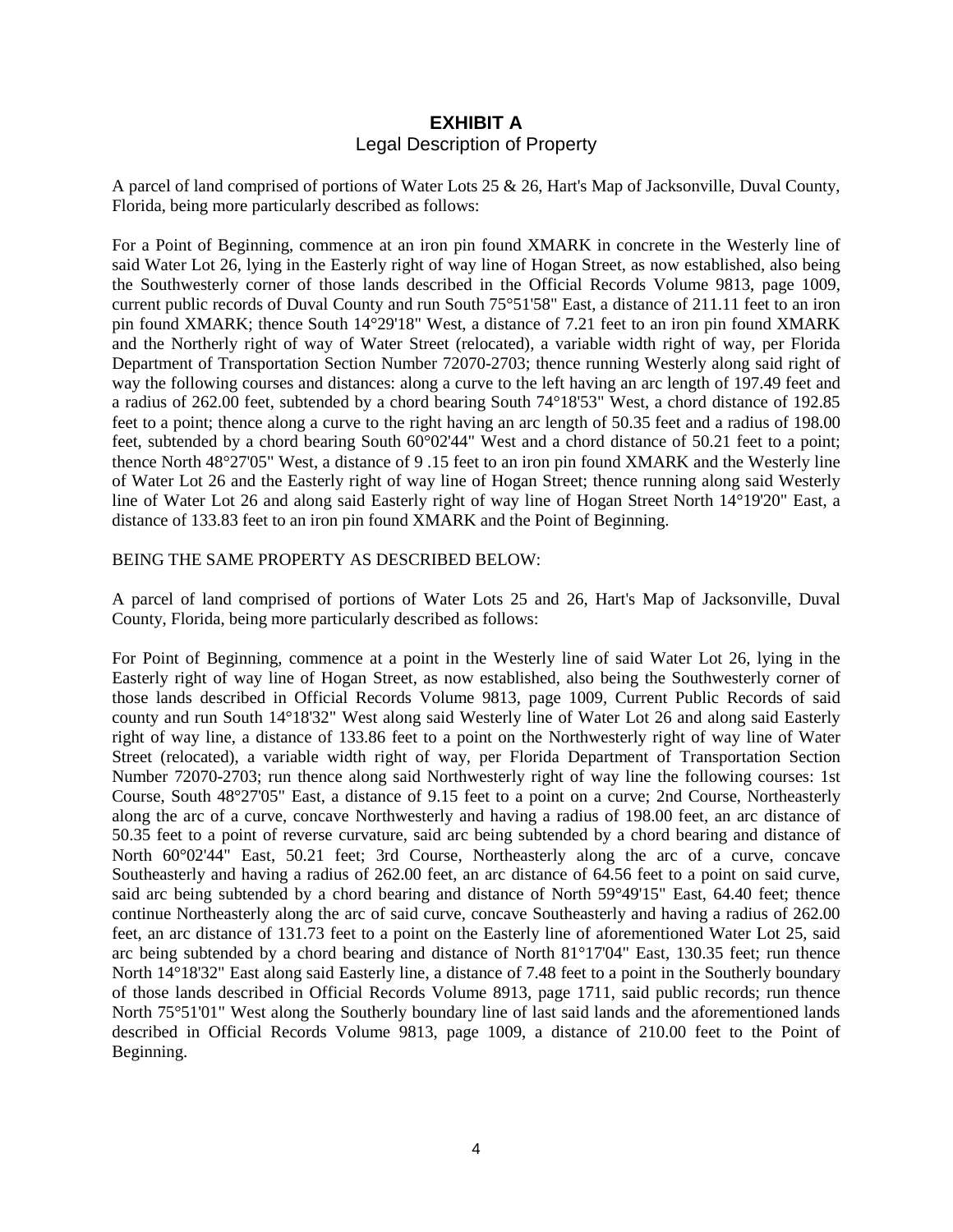## **Exhibit B to Quitclaim Deed**

**Notice** 

Prepared by and Return to: John Sawyer, Esq. City of Jacksonville Office of General Counsel 117 West Duval Street, Suite 480 Jacksonville, Florida 32202

## **NOTICE OF REVERSION OF TITLE**

**This Notice of Reversion of Title ("Notice") is made this \_\_day of \_\_\_\_\_\_\_\_\_\_\_\_** 20\_\_, by the **CITY OF JACKSONVILLE,** a municipal corporation, whose address is c/o General Counsel, 117 West Duval Street, Suite 480, Jacksonville, Florida 32202 (the "City"), and pertains to the reversion to the City of fee simple title to property previously conveyed by the City to Mainstreet CV 76 S. Laura St., LLC, a Delaware limited liability company (the "Developer").

#### **RECITALS:**

- A. The City previously conveyed to the Developer the property (the "Property") described in the Quitclaim Deed dated recorded at Book \_\_\_\_\_\_, page \_\_\_, of the current public records of Duval County, Florida (the "Deed"), a copy of which is attached as **Exhibit A** and incorporated herein by reference.
- B. The Deed provides for the reversion to the City of fee simple title to the Property, if the Developer fails to timely develop the Property in accordance with the terms of the Agreement as defined in the Deed. The Deed also provides that in the event of such failure by the Developer to timely develop the Property, the City may execute this Notice and record it in the Duval County Public Records to evidence the reversion to the City of fee simple title to the Property.

#### **NOW THEREFORE**, the City states as follows:

- 1. The above Recitals are true and correct.
- 2. The Developer has failed to timely develop the Property in accordance with the terms of the Agreement as defined in the Deed, and therefore the City is entitled to execute this Notice and record it in the Duval County Public Records to evidence the reversion to the City of fee simple title to the Property without the requirement of any further act or notice by the City or Developer.